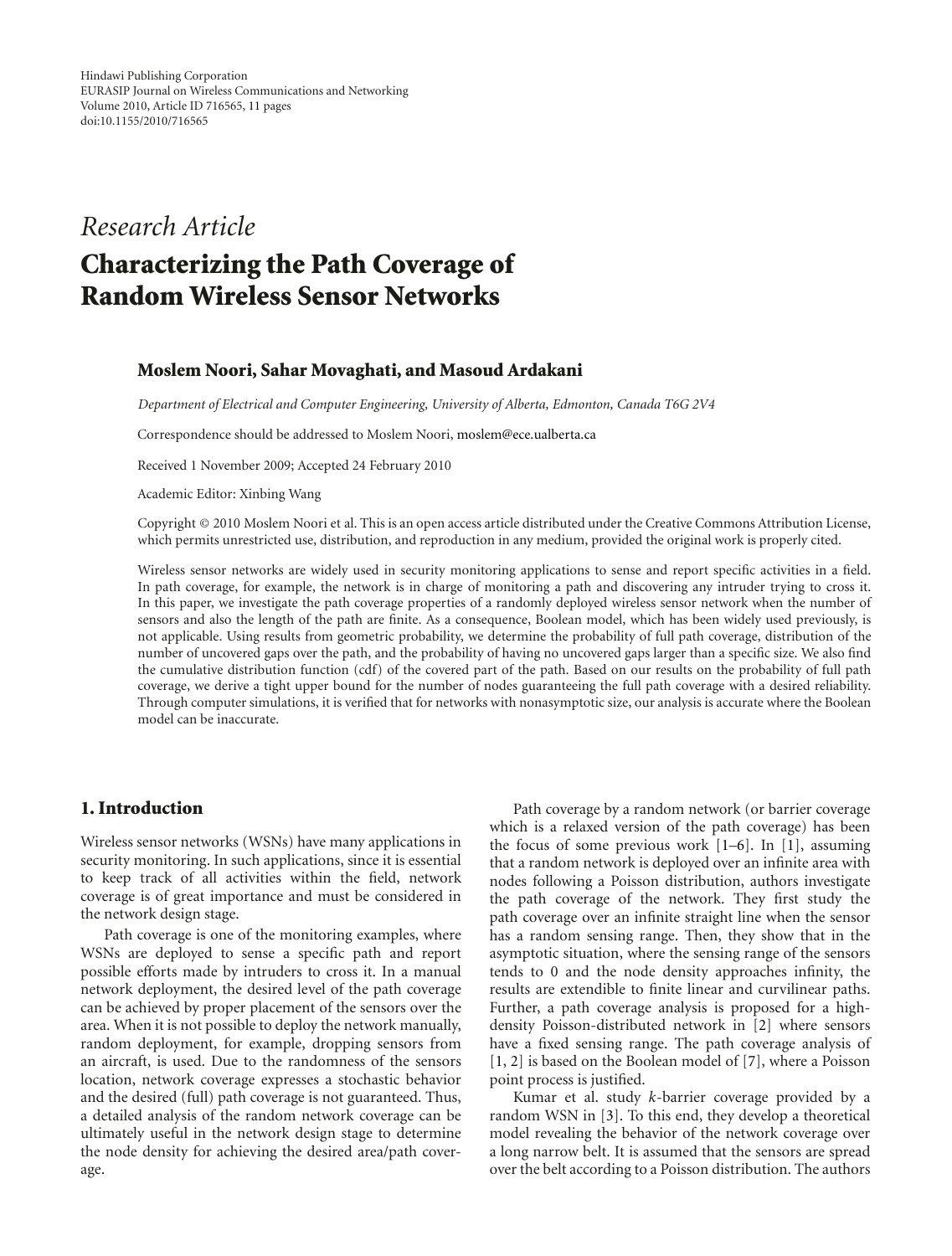propose an algorithm determining whether an area is *k*barrier covered or not. Also, they introduce the concepts of weak and strong barrier coverage over the belt and derive the condition on the sensors density guaranteeing the weak barrier coverage.

The focus of [4] is on the strong barrier coverage. First, authors present a condition insuring the strong barrier coverage over a strip where the sensors locations follow a Poisson point process. Then, by considering asymptotic situation (on the network size and number of nodes) and using Percolation theory [8], they determine, with a probability approaching 1, whether the network has a strong barrier coverage or not. Then, they use their analysis to devise a distributed algorithm to build strong barrier coverage over the strip.

In this work, unlike most existing studies which focus on asymptotic setups, we study the path coverage of a finite random network (in terms of both network size and the number of nodes). As a result, the Boolean model is not accurate. Alternatively, the methodology of this work is based on some results from geometric probability. Our focus is on the path coverage for a circle, but extension to other path shapes is briefly discussed.

In the ideal case, all sensors are located exactly on the path. This, however, is not a practical assumption for randomly deployed networks. To consider the inaccuracy of the sensors locations, we assume that sensors are inside a ring containing the circular path. As a result, the portion of the path covered by any given sensor is not deterministic. Moreover, other factors may affect the sensing range of a sensor. Thus, our analysis is not based on a fixed sensing range. Indeed, we first develop a random model for the covered segment of the path by each sensor. Then, we study the distribution of the number of uncovered gaps on the path. The full path coverage is a special case where the number of gaps is zero. This is used to determine a tight bound on the number of active sensors assuring the full path coverage with a desired reliability. Also, we find the probability of having all possible gaps smaller than a given size. This probability reflects the reliability of detecting an intruding object with a known size.

In addition to studying the number of gaps, we present a simplified analysis for deriving the cumulative distribution function (cdf) of the covered part of the path. This simplified analysis is based on using the expected value of the covered part of the path by a sensor instead of considering the precise random model. We observe that the simplified analysis can provide a fairly accurate approximation of the path coverage.

Since our analysis studies the effect of the number of nodes on the path coverage of a finite size network, it can readily be used in the design of practical networks. In fact, using our results, one can determine the number of nodes in the network to satisfy a desired level of coverage. An example is provided.

The paper is organized as follows. Section 2 introduces the network model and defines the problem. Our coverage analysis is presented in Section 3. Section 4 includes computer simulations verifying our analysis. Finally, Section 5 concludes the paper.



Figure 1: Network structure.

#### **2. Preliminary**

*2.1. Network Model.* We consider *N* sensors monitoring a circular path with unit circumference, called  $\mathcal{P}$ . In an ideal case, the sensors are precisely located on the circular path, but this is not usually true for a randomly deployed network. In order to take this fact into account, we assume that sensors are randomly spread over a ring containing  $P$  (See Figure 1). We assume a symmetric distribution for sensors, that is, the sensor density does not depend on the polar angle and is determined only by the distance from the center. It is generally desired to have more sensors in the vicinity of  $P$ . Thus, distributions with larger values close to  $P$  are preferred. When no effort is made to put the sensor as close as possible to the path (*N* sensors are spread totally randomly), the uniform distribution is obtained. Hence, in the sense of placement efforts, uniform distribution reflects the worst case. We consider uniform distribution to verify our analysis by computer simulation in Section 4. Our analysis, however, is presented for any given symmetric distribution. Also, notice that since the number of sensors is finite and known, Poisson distribution, which has been the focus of existing asymptotic analysis, is not applicable.

We also assume that sensors sensing range may vary from  $r_1$  to  $r_2$ . Obviously, for a fixed sensing range, model  $r_1 = r_2$ . Without loss of generality, it is assumed that the width of the ring is smaller than or equal to  $2r_2$  and the desired circular path is located at the middle of the ring. Since the sensors farther than  $r_2$  to the path do not contribute to the path coverage, our assumption on the ring width does not hurt the generality of the analysis.

*2.2. Motivation and Problem Definition.* Our goal in this work is to investigate the quality of the path coverage by the network. To this end, we study the following features of the path coverage which provide us with a concrete insight to the performance of the network.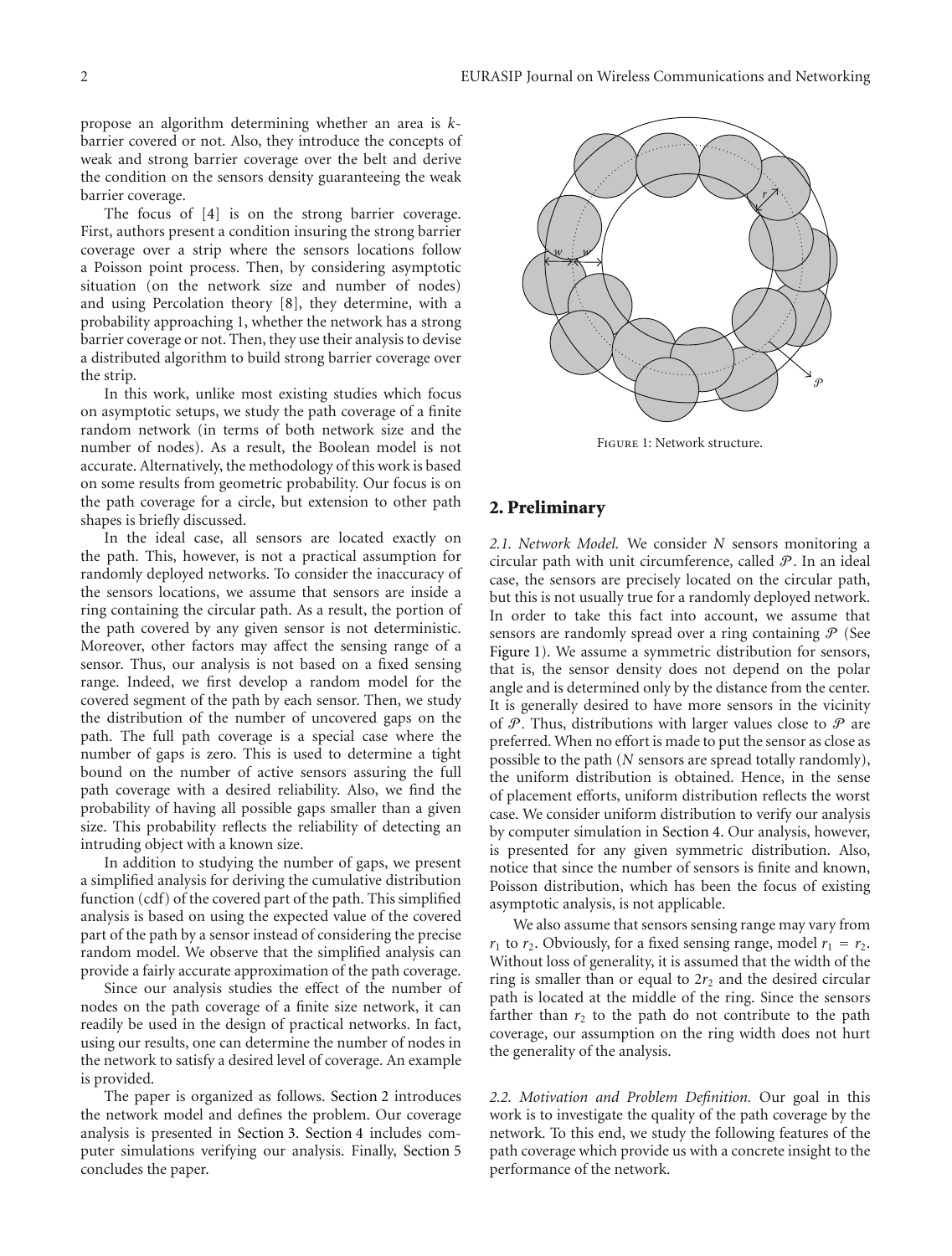- (i) *Distribution of the number of gaps.* Due to the randomness of the network implementation, sensors may not cover the whole path. In this case, one or more gaps appear. Assume that *g* represents the number of gaps on  $P$ . We are interested to find the probability of having *m* gaps, shown by  $P(g = m)$ .
- (ii) *Full path coverage.* It is desired to provide a complete coverage of the path. Since the full path coverage is identical to having no gaps, one can equivalently find  $P(g = 0)$ . This can simply be found from the derived distribution of *g*.
- (iii) *Reliability of the network in detecting objects.* It is important to investigate whether the network is able to detect an object, while the path is not fully covered and there may exist some gaps. Basically, we need to consider the size of the gaps in addition to their number. If one knows the size of the intruders beforehand, it is not necessary to provide the full path coverage. Instead, it is possible to deploy a network such that while the path is not fully covered, the size of the possible gaps is smaller than the intruders. Clearly, implementing a network with possible small gaps requires fewer number of nodes and consequently is less expensive. To this end, we find the probability of having all gaps smaller than a given length *t*, denoted by  $P(l_{\sigma} < t)$ .
- (iv) *Distribution of the covered part of the path.* The covered part of the path, C, has a stochastic nature and its distribution provides a general view of the entire path coverage. In fact, the covered part of the network reflects the combined effect of the number of gaps and their sizes. We derive the cdf of  $C$ ,  $F_C(x)$ .

#### **3. Path Coverage Analysis**

In this section, we present our analysis of the path coverage. For this purpose, we take advantage of existing results in geometric probability and extend them to our case. After the exact coverage analysis, a less complex approximate analysis is also presented.

An arbitrary point on  $P$  is covered if it is within the sensing range of at least one sensor. Here, we assume that the sensing area of sensor *i* is a circle denoted by  $s_i$ ,  $i = 1, 2, \ldots, N$ . The covered part of the path by each  $s_i$  is its intersection with  $P$  which is an arc, called  $a_i$ . Thus, the total covered part of the path is

$$
C = \bigcup_{i=1}^{N} a_i.
$$
 (1)

Notice that the length of *ai*'s depends on the location of the sensor within the ring-shaped network area and its sensing range. Considering an arbitrary point as the origin on  $P$  and choosing the clockwise direction as the positive direction, each *ai* starts from *li* and continues (clockwise) until  $r_i$ , (Figure 2). In other words,  $l_i$  determines the most left point of the arc and *ri* specifies the most right point of the arc. There are two noteworthy issues here. First, the size



FIGURE 2: The random arcs placed clockwise on  $P$ .

of *ai*'s and their positions are random because of the random placement of the sensors over the ring. Second, C is not necessarily connected and there may exist several uncovered gaps on  $P$ . The number of uncovered gaps on  $P$  and their size can reflect the possible opportunities for intruders to pass  $P$  without being detected by the sensors. If  $g = 0$ ,  $P$  is fully covered.

The problem of covering a circle with random arcs has been studied in geometric probability [9–15]. In some cases, it is assumed that the arcs have a fixed length [9, 12, 13, 15] or the analysis is conducted in the asymptotic situation [10, 14]. Asymptotic analysis is suitable for the situation where the sizes of  $s_i$ 's are significantly smaller than  $P$ . In the following, we initially use the result of [11] on the coverage of a circle with random arcs of random sizes. This helps us to provide an exact explanation of the path coverage. Then, we use the mean value of *ai*'s to provide a simplified approximate analysis based on the fixed-length random arc placement over the circle [12].

*3.1. Exact Analysis.* We apply the following theorem from [11] to find the exact distribution of the number of gaps on  $\mathcal{P}$ .

**Theorem 1.** *Assume that N arcs are distributed independently with a uniform distribution over a circle of circumference 1. If*  $F_{\ell}(\cdot)$  shows the cdf of the arc length over  $[0,1]$ , the distribution *of the number of uncovered gaps on the circle, g, is*

$$
P(g = m) = {N \choose m} \sum_{k=m}^{N} {N-m \choose k-m} (-1)^{k-m} \xi_k, \qquad (2)
$$

*where*

$$
\xi_k = (k-1)! \int_{\sum_{i=1}^k u_i = 1} \left[ \prod_{i=1}^k F_\ell(u_i) \right] \left[ \sum_{j=1}^k \int_0^{u_j} F_\ell(v) dv \right]^{N-k} du.
$$
\n(3)

*Proof.* See [11]. $\Box$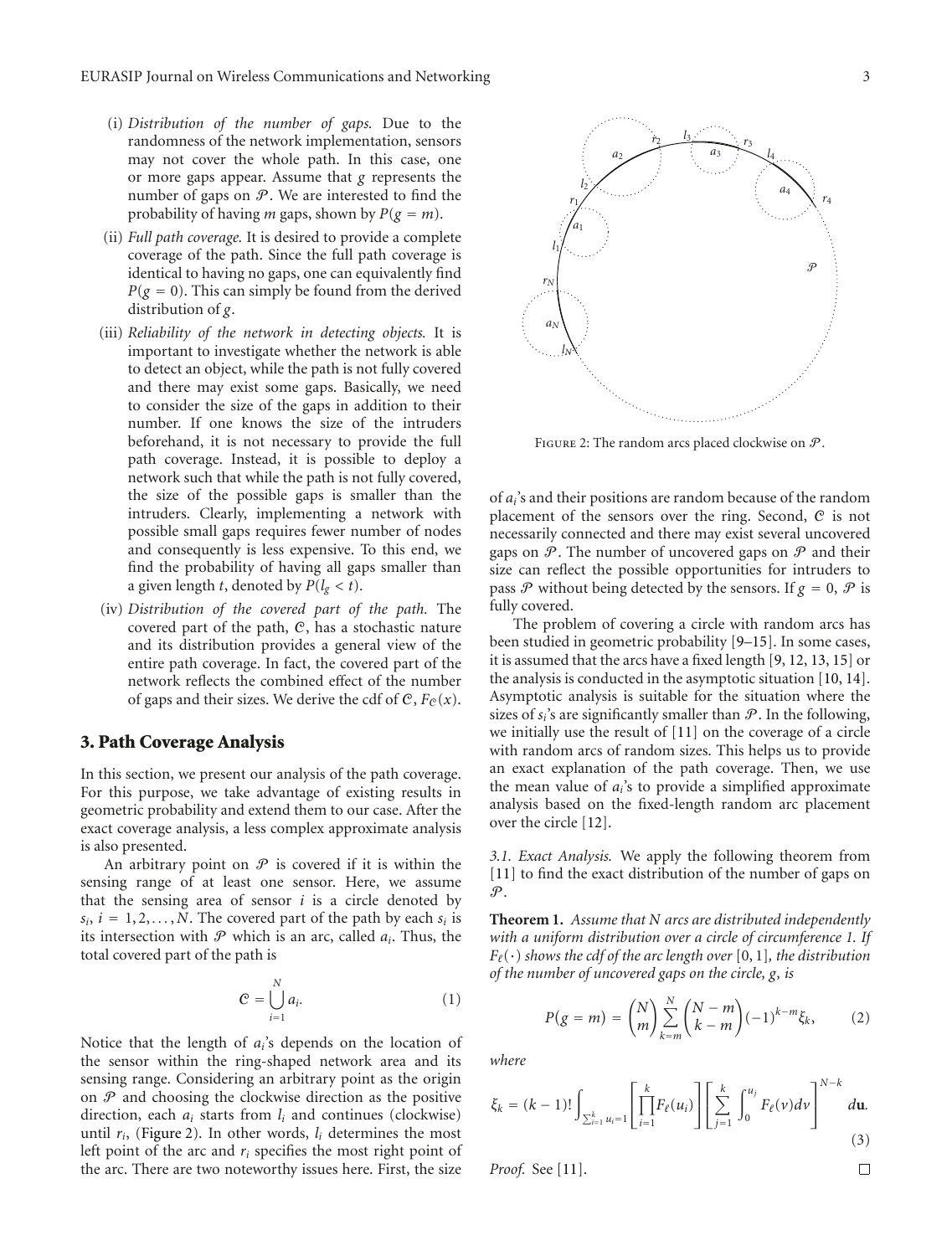To apply Theorem 1 for finding the number of uncovered gaps on  $\mathcal{P}$ , we first prove the uniformity of the arc distribution over  $P$  in the following lemma.

**Lemma 1.** *For a symmetric distribution of the sensors over the path, the location of the intersection of the sensors sensing range and* P *is uniformly distributed over* P *.*

*Proof.* We equivalently show that the center points of the arcs are uniformly distributed over the circle. For this purpose, consider a small element with length  $d\ell \rightarrow 0$  on  $\mathcal{P}$ . Then, we build a sector of the ring based on this length element whose left and right sides pass the left and right ends of the length element (Figure 3). The center point of the arcs, resulted from the intersection of the sensing area of the nodes within the sector and P, falls within  $d\ell$ . Due to the independence of the sensors distribution from the polar angle, all elements with length  $d\ell$  on the circle have the same chance to include an arc center point. Therefore, the distribution of the arc centers, and consequently arc locations, is uniform on  $P$ .  $\Box$ 

Following Lemma 1, in order to find the distribution of the number of gaps on  $P$ , we need  $F_{\ell}(\cdot)$  or in our case  $F_a(\cdot)$ , the cdf of *ai*'s. Notice that *ai*'s are independent and identically distributed (i.i.d) random variables. We find  $F_a(\cdot)$  in the appendix for arbitrary distributions of sensor location and sensing range.

As a result of Theorem 1 and Lemma 1, we have the following corollary.

**Corollary 1.** *The probability of the full path coverage,*  $P_f$ *, is* 

$$
P_f = P(g = 0)
$$
  
=  $\sum_{k=0}^{N} (-1)^k {N \choose k} (k - 1)!$   

$$
\times \int_{\sum_{i=1}^{k} u_i = 1} \left[ \prod_{i=1}^{k} F_a(u_i) \right] \left[ \sum_{j=1}^{k} \int_0^{u_j} F_a(v) dv \right]^{N-k} du.
$$
 (4)

*Furthermore, one can show that the expected number of gaps on* P *is [11]*

$$
E(g) = N(1 - \mu_a)^{N-1},
$$
 (5)

*where*  $\mu_a$  *is the mean of*  $a_i$ *'s.* 

 $E(g)$  can be used to find an upper bound on the number of nodes in the network guaranteeing the full path coverage with a given reliability. This is presented below.

**Corollary 2.** *To guarantee a full path coverage with probability p, the following relation holds*

$$
N(1 - \mu_a)^{N-1} \ge 1 - p.
$$
 (6)

*Proof.* Recall Markov's inequality for a positive random variable *X*

$$
P(X \ge b) \le \frac{E(X)}{b},\tag{7}
$$



Figure 3: Distribution of the arc position over the circle.

where  $b > 0$ . If we let *X* be the random variable of the number of gaps *g*, and put  $b = 1$ , we have

$$
P(g \ge 1) \le E(g). \tag{8}
$$

 $\Box$ 

Combining (5) and (8) results in (6).

Using (6), it is straightforward to find an upper bound on *N* guaranteeing a desired level of coverage, *p*. Later, our simulations show that this bound is in fact very tight.

Another feature of the path coverage that we like to study is the quality of the coverage in terms of the size of the gaps on  $P$ . Assume that we like to guarantee detecting any object bigger than a particular size, say *t*. To assure detecting such objects, all of the gaps have to be smaller than *t*. Hence, we like to find the probability of having no gaps larger than *t*,  $P(l_{\varrho} < t)$ , where  $l_{\varrho}$  is the length of the largest gap on  $\varrho$ .

**Corollary 3.** *The probability of having no gaps larger than t is*

$$
P(l_g < t) = \sum_{k=0}^{N} (-1)^k {N \choose k} (k-1)!
$$
  
 
$$
\times \int_{\sum_{i=1}^k u_i = 1} \left[ \prod_{i=1}^k F_a(u_i - t) \right]
$$
  
 
$$
\times \left[ \sum_{j=1}^k \int_0^{u_j} F_a(v - t) dv \right]^{N-k} du.
$$
 (9)

*Proof.* Consider a realization of the random placement of arcs on the path. Now, one can consider a scenario where the length of each arc is increased by *t*. If there exists a gap smaller than *t* in the first scenario, this gap will be covered in the second scenario since the arcs are *t* longer. On the other hand, a gap with any size in the second scenario will be a gap with length more than *t* in the first scenario. Notice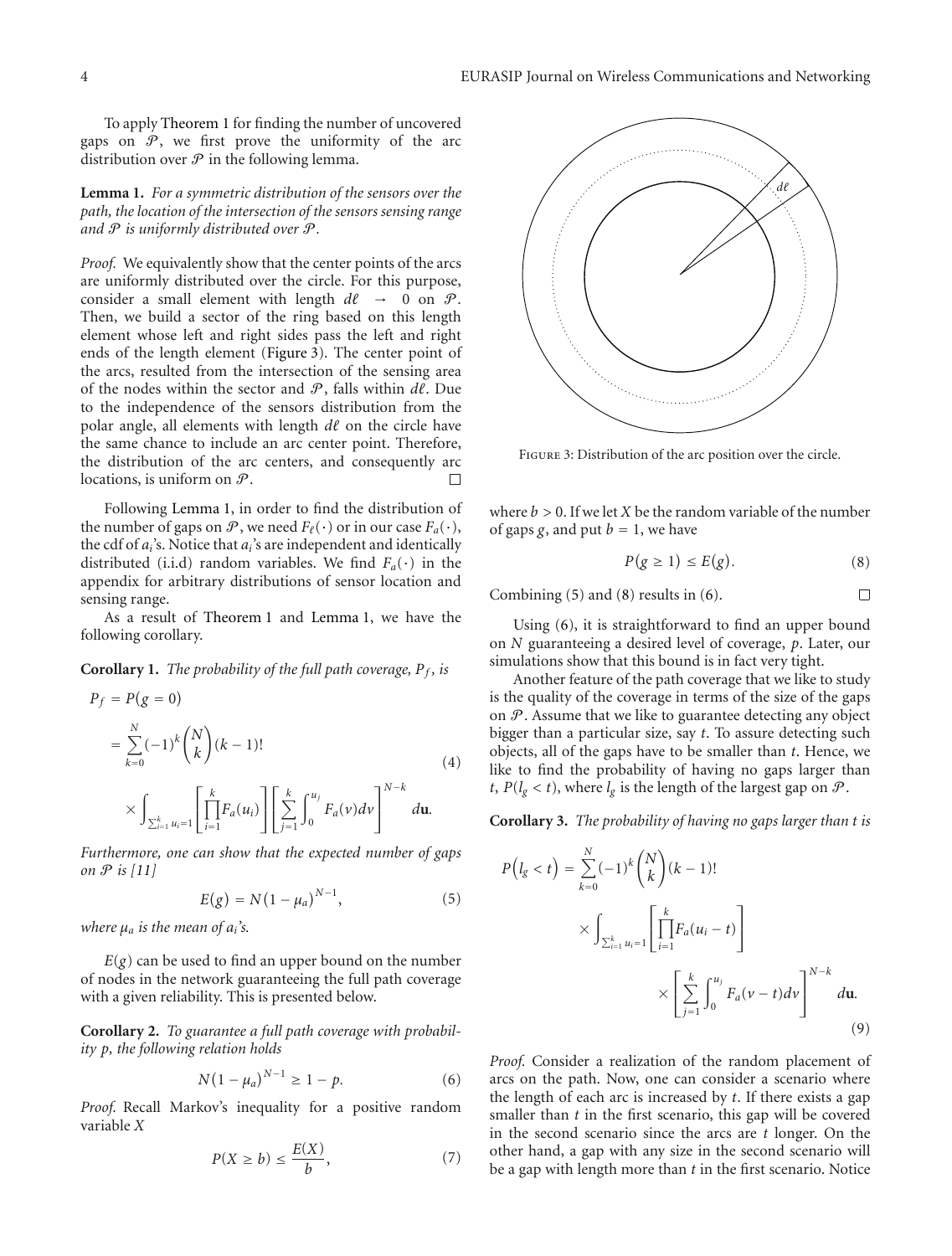that the above discussion is valid for any realization of the network. Thus, instead of investigating the probability of having no gaps longer than *t* in the first scenario, we look for the probability of the full coverage in the second scenario. Denoting the length of the arcs in the second scenario by *a i* , one can think of them as being drawn from the distribution  $f_{a'}(x) = f_a(x - t)$  or equivalently

$$
F_{a'}(x) = F_a(x - t).
$$
 (10)

 $\Box$ 

This completes the proof.

Using the same approach taken for finding the upper bound on *N* in (6), one can derive an upper bound on the number of nodes to guarantee having all gaps smaller than *t*.

We also like to investigate  $C$ , that is, the portion of  $P$ which is covered by the nodes. To find  $C$ , we first reorder the arcs based on their starting points,  $l_i$ 's. Thus  $l_1 < l_2 <$  $l_3 < \cdots < l_N$ . Now, we divide P to arcs  $b_i$ , where  $b_i$  is an arc starting from  $l_i$  and ending at  $l_{i+1}$ . Finally,  $b_N$  starts from  $l_N$  and ends at  $l_1$ . Since we have *N* random arcs intersecting with  $P$ , there exist *N* of such spacings on the circle. These *N* spacings may or may not be covered by the network. Adding the covered parts of the path together, we have

$$
C = \sum_{i=1}^{N} \min(y_i, x_i) = \sum_{i=1}^{N} z_i,
$$
 (11)

where  $z_i = \min(y_i, x_i)$ . Also,  $y_i$ 's denotes the length of  $b_i$  and

$$
x_i = \max\left(a_i, a_{i-1} - y_{i-1}, \dots, a_{i-N+1} - \sum_{j=1}^{N-1} y_{i-j}\right).
$$
 (12)

Notice that in (12) we assume rotational indices for *ai*−*<sup>j</sup>*'s. It means that if *i*− *j <* 1 we replace the index with *N* −*i*+ *j*. In  $(12)$ ,  $x_i$  is the length of the connected part of C starting from  $l_i$  and continuing clockwise. When  $y_i \leq x_i$ , the whole spacing  $y_i$  is covered and min( $\cdot$ , $\cdot$ ) function should return  $y_i$ . When  $x_i < y_i$ , a portion of  $y_i$  remains uncovered and there exists a gap at the right side of  $y_i$ . Thus,  $\min(\cdot, \cdot)$  function returns  $x_i$ . It is noteworthy that because of the problem symmetry,  $z_i$ 's are identically distributed random variables. Thus, we use a single random variable *z* to refer to them.

The distribution of  $C$  can be well approximated by a Gaussian distribution using central limit theorem (CLT) where the mean value of C,  $\mu_c$ , is  $\mu_c = N\mu_z$ . Here,  $\mu_z$ denotes the mean value of *z*. Also,  $\sigma_{\mathcal{C}}^2 = N \sigma_z^2$  where  $\sigma_{\mathcal{C}}^2$  and *σ*2 *<sup>z</sup>* represent the variance of C and *z*, respectively. In reality, one can safely simplify (12) to

$$
x_i = \max(a_i, a_{i-1} - y_{i-1}). \tag{13}
$$

This is because *ai*'s are i.i.d. and thus it is very unlikely that, for example,  $a_{i-2} - y_{i-1} - y_{i-2} > a_i$ .

*3.2. Approximate Analysis.* In the following, we present an approximate analysis simplifying our path coverage study. The idea of this approximate analysis is to consider a model where a set of fixed-length arcs are spread randomly over  $P$  instead of using the actual random-sized arcs. The length of these fixed arcs is equal to the mean value of the randomsized arcs in the original case. We denote the mean value of these random arcs with  $\mu_a$ . In this case, it can be shown that the number of uncovered gaps on  $P$  is distributed as follows [12]:

$$
P(g = m) = {N \choose m} \sum_{k=m}^{N} (-1)^{k-m} {N-m \choose k-m} (1 - k\mu_a)_+^{N-1},
$$
\n(14)

where  $(x)_+$  = max $(x, 0)$ . The same technique as before is applicable to find the probability of having no gaps larger than *t* on P. For this purpose, we just need to use  $\mu_a + t$ instead of  $\mu_a$  in (14). In addition, the distribution of  $\mathcal C$  can be derived when the arc size is fixed [12]. In this case, we have

$$
F_{\mathcal{C}}(x) = \sum_{j=1}^{N} \sum_{k=0}^{j-1} (-1)^{j+k-1} {N \choose j} {N-1 \choose k} {j-1 \choose k} (1-x)^k
$$
  
 
$$
\times (x - j\mu_a)_+^{N-1-k}, \qquad (15)
$$

where  $F_C(x)$  is the cdf of C.

One can also calculate the expected value of *C*, *μ*<sub>*C*</sub>. To this aim, we first consider the uncovered part of the path,  $V$ , and find its expected value, called  $\mu_V$ . Then  $\mu_C$  can be found using the fact  $\mu_{\mathcal{C}} = 1 - \mu_{\mathcal{V}}$ .

An arbitrary point  $x$  on  $P$  remains uncovered when there is no *ai* covering it. This is equivalent to having none of *li*'s within an arc with length *μa* whose right end point is *x*. There are *N* sensors in the network, hence, the probability of having *x* uncovered,  $\mu$ <sub>*v*</sub>, is

$$
\mu_{\mathcal{V}} = (1 - \mu_a)^N. \tag{16}
$$

Consequently,

$$
\mu_{\mathcal{C}} = 1 - (1 - \mu_a)^N. \tag{17}
$$

#### *3.3. Some Remarks*

*Remark 1.* Our path coverage analysis is applicable to any closed path, for example, ellipse, with finite length when the location of the path segment covered by an arbitrary sensor is uniformly distributed over the path. For this purpose, we just need to have the distribution of the intersection of sensors sensing range and the path. Also, the analysis is applicable to linear path coverage. In fact, the problem of covering a circle with random arcs can be transformed to the problem of covering a piece of line, say the interval [0, *b*], with random intervals. In this case, sensors are deployed randomly over a strip surrounding the linear path. It is notable that in the linear case, Torus convention [7] is applied. In Torus convention, it is assumed that if a part of the random interval goes out of the line segment, it comes in from the other side of the line piece. However, when the length of the random intervals is small compared to the line piece, one can remove the Torus convention and the analysis remains quite accurate.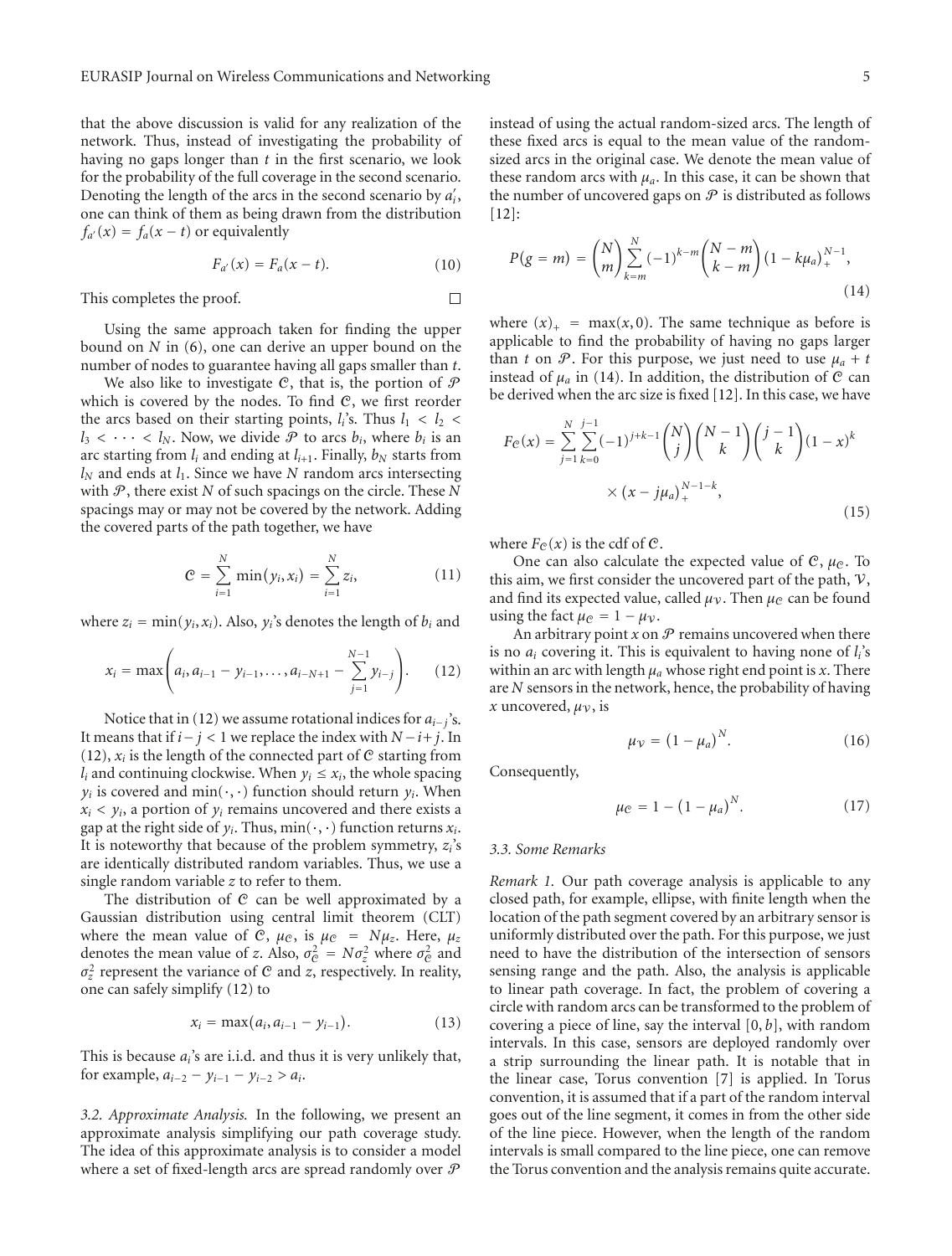*Remark 2.* In many WSNs, the number of active sensors in the network changes with time. This can be due to, for example, sleep scheduling or death of some nodes. Since our analysis is provided for arbitrary *N*, it can accommodate such situations, simply by replacing  $N$  with  $N(t)$  in relevant equations. Consequently, the coverage can be studied as a function of time.

#### **4. Simulation**

In this section, we demonstrate the accuracy of our analysis via computer simulations. We have inspected two scenarios for the sensors sensing range. In the first scenario, we assume a network with *N* sensors all having a fixed sensing range equal to *r*. The sensors are uniformly deployed inside a ring around the circular path, where  $P$  has unit circumference. In the second scenario, the sensors sensing range is also uniformly distributed between 0 and  $r_{\text{max}}$ . A zero sensing range can represent a dead sensor.

We evaluate random properties such as the full coverage, number of uncovered gaps, tightness of the bound presented in (6), the intruder detectability, and the portion of the covered path using simulation, and compare the results with our theoretical analysis.

*4.1. Uncovered Gaps.* Probability density of the number of uncovered gaps on the path,  $P(g = m)$ , was derived in Section 3.1. Figure 4 shows the probability mass function (pmf) of the number of uncovered gaps via simulation for  $N = 30$ . Here, we have assumed that the sensing range of all sensor nodes is fixed and is equal to 0*.*06. The theoretical results using (2) have also been sketched for comparison. It can be concluded that the formulation derived in Section 3.1 quite accurately describes the pmf of the number of uncovered gaps on the path. The third curve in Figure 4 is the result of approximation analysis in Section 3.2. Parameter  $\mu_a$  in (14) is set to be the expected value of random variable *a*, derived in the appendix.

It is clear from Figure 4 that the results from the approximate analysis are fairly close to the exact analysis and the simulations. Due to the complexity of the evaluation of exact analysis, we compare the rest of our simulation results with the approximate analysis presented in Section 3.2 to characterize the coverage properties of the network.

In the case of fixed sensing range, as the width of the ring becomes smaller, the variance of *a* decreases and the arc lengths become closer to  $\mu_a$ , making the approximate analysis more accurate. To study the worst case, in our analysis, we assume the ring width *w* is equal to 2*r*. Notice that any node outside this ring does not contribute to the path coverage. For random sensing range, we choose  $w = r_{\text{max}}/2$ . Notice that since  $r_1 = 0$ , there will be nodes in the ring that will not contribute to the path coverage.

Figures 5 and 6 demonstrate the probability of full coverage versus number of sensors deployed in the region. Figure 5 shows the results for the fixed sensing range scenario.  $P_f$  is estimated through simulation for different values of sensing range,  $r = 0.05, 0.02, 0.01$ , and is compared



FIGURE 4: Probability of the number of uncovered gaps when  $r =$ 0.06 and  $N = 30$ .

with the theoretical results using (14). As seen from the curves, our theoretical formulation can effectively predict probability of full path coverage. Figure 6 represents the results of variable sensing range scenario. The sensing range of sensor nodes is randomly selected from a uniform distribution between 0 and *r*max. We have run the simulation based on three uniform distributions,  $r_{\text{max}} = 0.06, 0.04, 0.02$ , and compared with the theoretical results. For theoretical calculations, we have computed the average arc length for the case of random sensing range using (A.22) in the appendix, and then substituted the resulting  $\mu_a$  into the approximate formula (14). From Figure 6, we can see that the theoretical analysis in Section 3.2 can closely describe the probability of full coverage for random sensing range scenario.

We have also tested our analysis for full coverage of a straight line segment instead of a circle. Figure 7 depicts the coverage of a straight line segment of length 1 when sensing range is fixed and is equal to 0*.*05. The solid line is the result of Poisson assumption in [2] and the dashed line is the result of our formulation. It can be seen that specially for smaller number of sensor nodes, the Boolean model is not well applicable to describe the coverage of small networks.

The expected number of uncovered gaps,  $E(g)$ , after deploying *N* sensors in the ring is given by (5). In Figure 8,  $E(g)$  has been calculated versus *N* for three values of fixed sensing range,  $r = 0.05, 0.02, 0.01$ , using simulation as well as the analysis. The expected number of gaps for variable sensing ranges is shown in Figure 9. The sensors sensing range has been taken from the three uniform distributions used previously.

In Section 3.1, we used Markov's inequality to find a relation between the number of nodes and probability of full coverage over the path, presented in (6). The smallest number of nodes that satisfies (6) can efficiently be found by conducting a simple binary search. We denote the value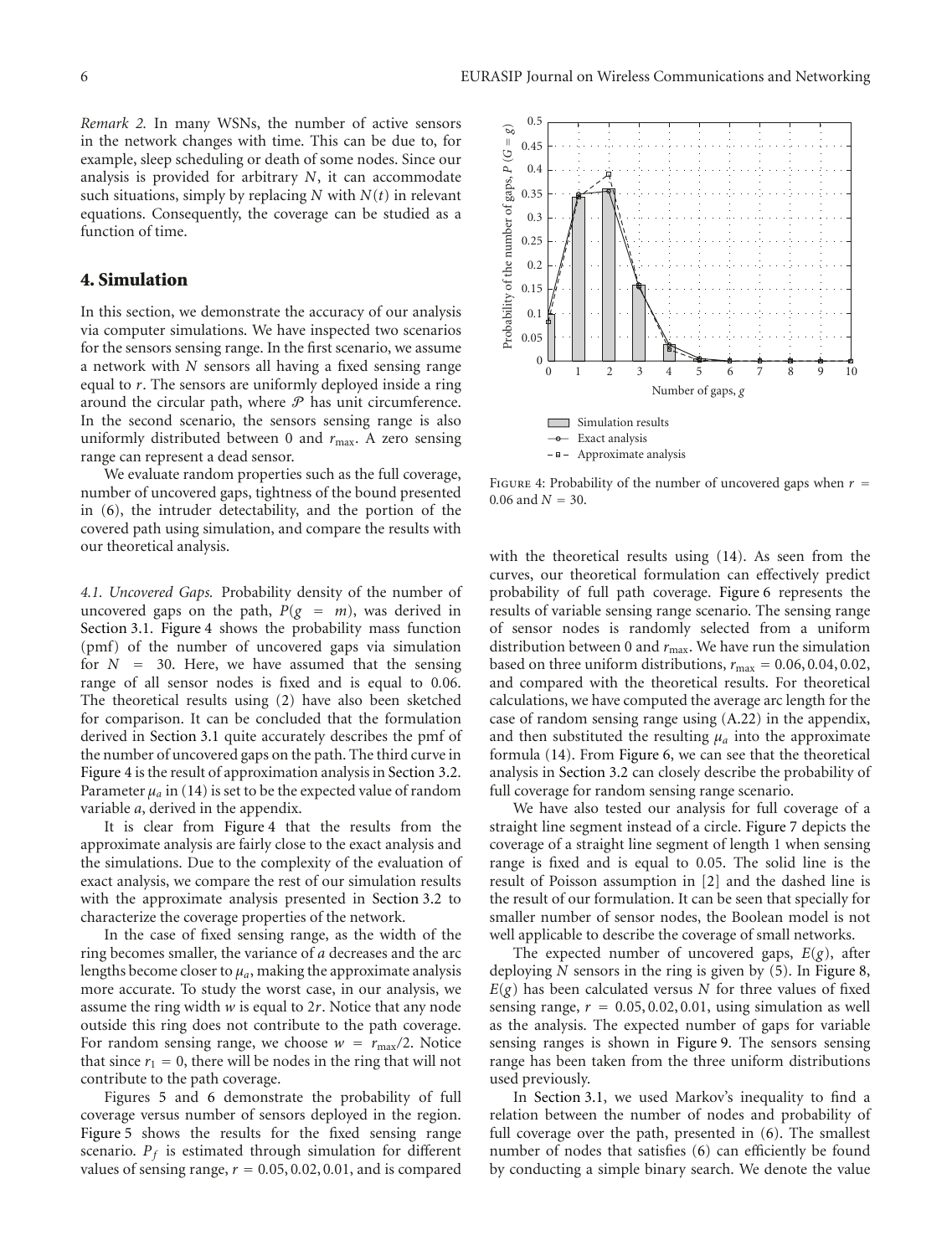

FIGURE 5: Probability of full coverage, that is,  $g = 0$ , versus the number of sensor nodes for fixed sensing range.



FIGURE 6: Probability of full coverage, that is,  $g = 0$ , versus the number of sensor nodes for random sensing range.

of *N* found via search by *N*∗. Table 1 shows the value of *N*<sup>∗</sup> calculated for probability of full coverage being equal to *.*8. The results found by inequality (6) and simulation are shown for comparison. For probability of full coverage closer to one (the region of interest in practice), *N*<sup>∗</sup> gets even closer to the value of *N* satisfying the desired reliability found via simulation. For example, for probability of full coverage equal to *.*95, we found  $N^* = N$  for various values of *r*. It can be inferred that (6) provides a tight upper bound on the number of nodes needed for full path coverage.



Figure 7: Probability of full coverage of a straight linear path of length 1 when  $r = 0.05$ .



Figure 8: Expected value of the number of gaps versus number of sensor nodes for fixed sensing range.

Table 1: Upper bound on the number of sensors for guaranteeing full coverage with probability  $P = .8$ .

|            | Inequality $(6)$ | Simulation |
|------------|------------------|------------|
| $r = 0.05$ | 73               | 72         |
| $r = 0.02$ | 220              | 216        |
| $r = 0.01$ | 494              | 489        |
|            |                  |            |

*4.2. Detectability of the Object.* As discussed in Section 3.1, in real applications of sensor networks, we might not be interested in the full coverage of a path, yet we need to make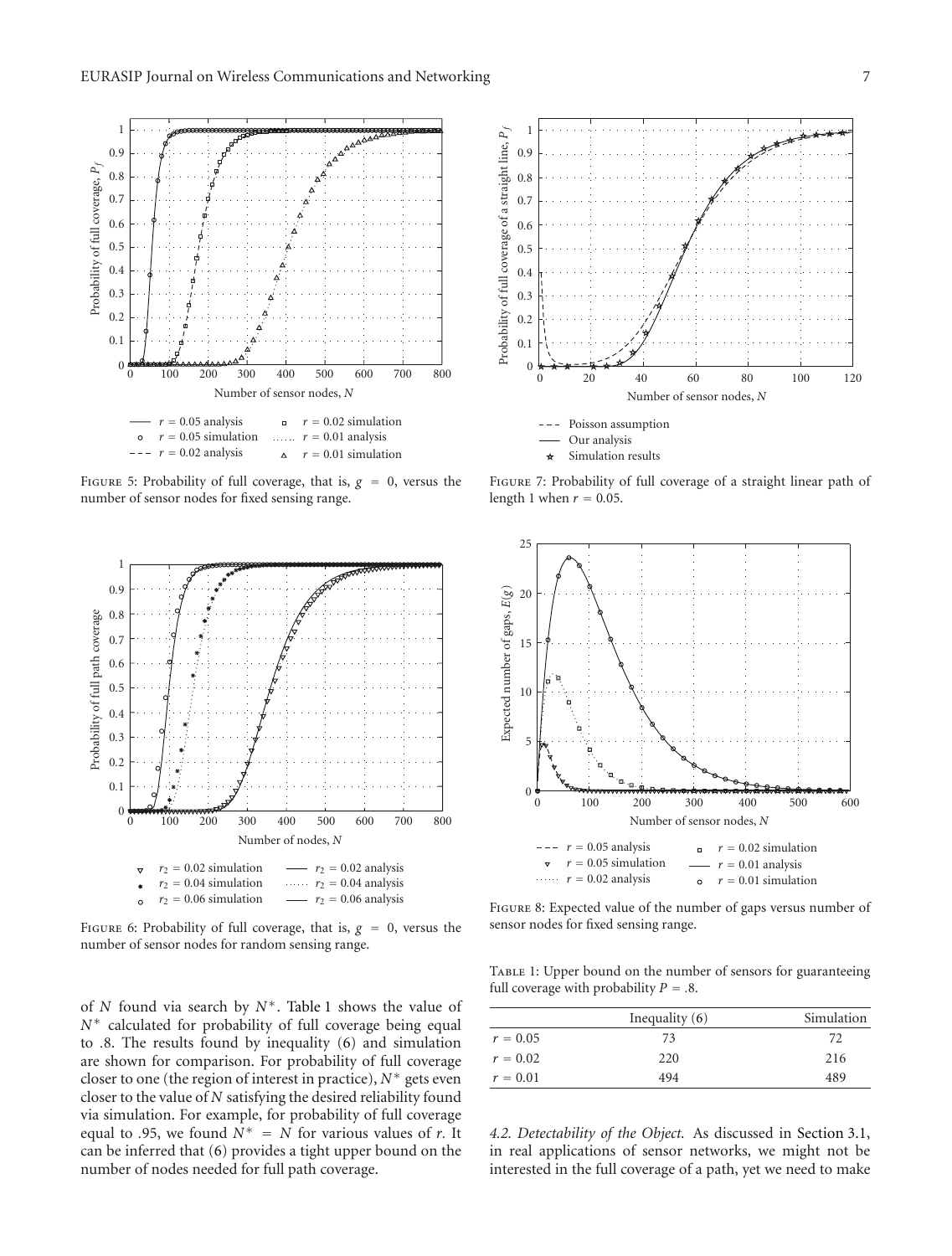

Figure 9: Expected value of the number of gaps versus number of sensor nodes for random sensing range.



FIGURE 10: Probability of having no gaps larger than  $t$  when  $r =$ 0*.*01.

sure that there are no uncovered gaps on the path, larger than a certain maximum length *t*. The probability of this kind of coverage,  $P(l_g < t)$ , was given by (9). We use simulation to find  $P(l_g < t)$  for values of *t* equal to  $r/2$ ,  $r/5$ ,  $r/10$ , when  $r = 0.01$ . Again, comparing simulation results with theoretical ones in Figure 10 verifies our formulation. Our study on the size of the gaps is useful for decreasing the cost of the network implementation. In fact, if we know the size of the intruders, instead of providing a full path coverage, we can design the network with less number of nodes to have all gaps smaller than *t*.



FIGURE 11: The cdf of the covered part of the path when  $N = 30$ .



Figure 12: Expected size of the covered portion of the path versus *N*.

*4.3. Covered Part of the Path.* The covered portion of the path, C, is another important metric for path coverage in a WSN. Indeed, C is a random variable whose cdf is approximated in Section 3.2. Figure 11 shows the cdf of C, for  $N = 30$  and  $r = 0.02, 0.01$ . As it can be seen, our path coverage analysis is more accurate for larger values of *r*.

The formulation for expected covered part,  $\mu_{\rm C}$ , is derived in Section 3.2. Figure 12 shows simulation and theoretical results for  $\mu_{\mathcal{C}}$  versus *N*, when  $r = 0.05, 0.02$ , and 0*.*01.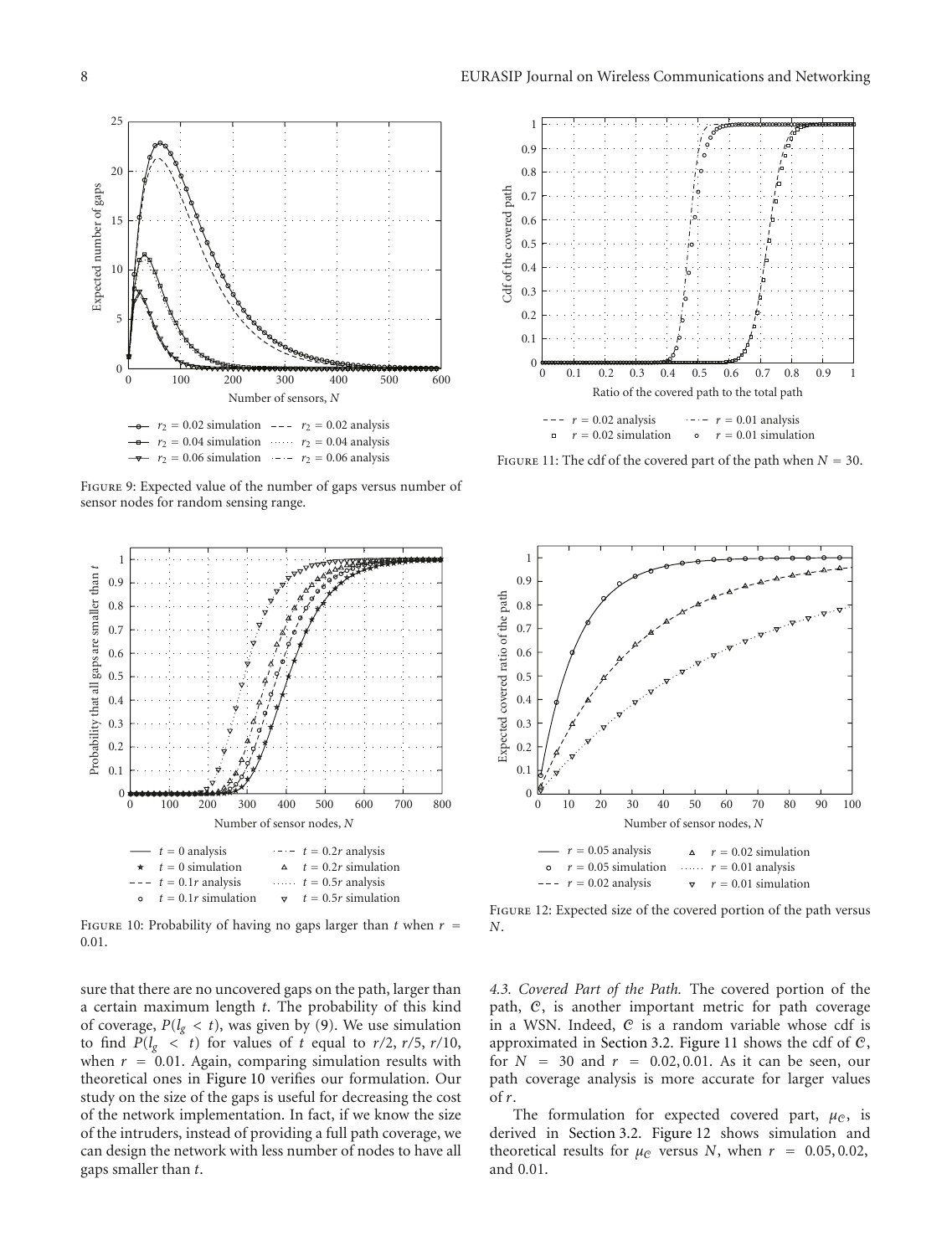## **5. Conclusion**

In this paper, we studied the path coverage of a random WSN when neither the area size nor the number of network nodes were infinite. Hence, the widely used Boolean model was no longer valid. Moreover, due to the randomness of the sensors placement over the area, network coverage was nondeterministic. Thus, a probabilistic solution was taken for determining the network coverage features. Our analysis considered the number of gaps, probability of full path coverage, probability of having all uncovered gaps smaller than a specific size, and the cdf of the covered length of the path. All these characteristics were found as a function of the number of sensors *N.* We also proposed a tight upper bound on required *N* for full coverage. Through computer simulations, we verified the accuracy of our approach. Since our study was performed for finite *N*, using our results on various features of path coverage, one can find the necessary number of sensors for a certain quality of coverage.

### **Appendix**

In the following, we find the cdf of the intersection between the sensing area of the sensors and  $\mathcal P$ , called  $F_a(x)$ . First, we study the situation where sensors have a fixed sensing range *r* and they are uniformly distributed over the ring. Then, we investigate the general case where sensors can have a random sensing range varying from  $r_1$  to  $r_2$  and have any symmetric distribution over the ring.

Let us first discuss the case where the sensors have a fixed sensing range. Figure 13 shows the ring-shaped network containing  $\mathcal P$ . As mentioned previously, the circumference of P is 1, hence, the radius of P is  $\overline{R} = 1/2\pi$ . It is also assumed that the ring width is  $2w$  and  $w \leq r$ , where *r* is the sensing radius of the sensors. Notice that *d* in Figure 13 shows the distance of a sensor from the center of the ring. Since the sensors are uniformly distributed over the area, it can be easily shown that the cdf of *d*,  $F_d(x)$ , is as follows:

$$
F_d(x) = \begin{cases} 0, & x < R - w, \\ \frac{x^2 - (R - w)^2}{4wR}, & R - w \le x \le R + w, \\ 1, & R + w < x. \end{cases}
$$
 (A.1)

We use  $F_d(x)$  to derive  $F_a(x)$ .

In Figure 13, the intersection of the sensing area of an arbitrary sensor with  $P$  is denoted by a. By forming a triangle whose vertices are the center of  $P$ , sensor location, and one of the points where the sensing circle of the sensor meets  $P$ , one can write

$$
r^2 = R^2 + d^2 - 2Rd\cos(\theta). \tag{A.2}
$$

On the other hand, we have

$$
a = 2R\theta. \tag{A.3}
$$

Replacing  $\theta$  with  $a/2R$  in (A.2) results in

$$
d^{2} - 2Rd \cos\left(\frac{a}{2R}\right) + (R^{2} - r^{2}) = 0.
$$
 (A.4)



FIGURE 13: Covered part of the path by a single sensor.

Solving (A.4), we have

$$
d = R\cos\left(\frac{a}{2R}\right) \pm \sqrt{r^2 - R^2\sin^2\left(\frac{a}{2R}\right)}.
$$
 (A.5)

Equivalently,

$$
a = 2R\cos^{-1}\left(\frac{R^2 + d^2 - r^2}{2Rd}\right).
$$
 (A.6)

Now having the cdf of *d* and using the relation between *d* and *a* in (A.5) and (A.6), we will derive  $F_a(x)$ . To this end, one can state

$$
P(a \le x) = P\left(2R\cos^{-1}\left(\frac{R^2 + d^2 - r^2}{2Rd}\right) \le a\right)
$$
  
= 
$$
P\left(d \le R\cos\left(\frac{a}{2R}\right) - \sqrt{r^2 - R^2\sin^2\left(\frac{a}{2R}\right)}\right)
$$
  
+ 
$$
P\left(d \le R\cos\left(\frac{a}{2R}\right) + \sqrt{r^2 - R^2\sin^2\left(\frac{a}{2R}\right)}\right).
$$
(A.7)

Thus,

$$
F_a(x) = 1 + F_d\left(R\cos\left(\frac{x}{2R}\right) - \sqrt{r^2 - R^2\sin^2\left(\frac{x}{2R}\right)}\right)
$$

$$
- F_d\left(R\cos\left(\frac{x}{2R}\right) + \sqrt{r^2 - R^2\sin^2\left(\frac{x}{2R}\right)}\right).
$$
(A.8)

Replacing  $F_d(x)$  in (A.8) using (A.1), we obtain

$$
F_a(x) = 1 - \frac{\cos(x/2R)\sqrt{r^2 - R^2\sin^2(x/2R)}}{w}, \quad (A.9)
$$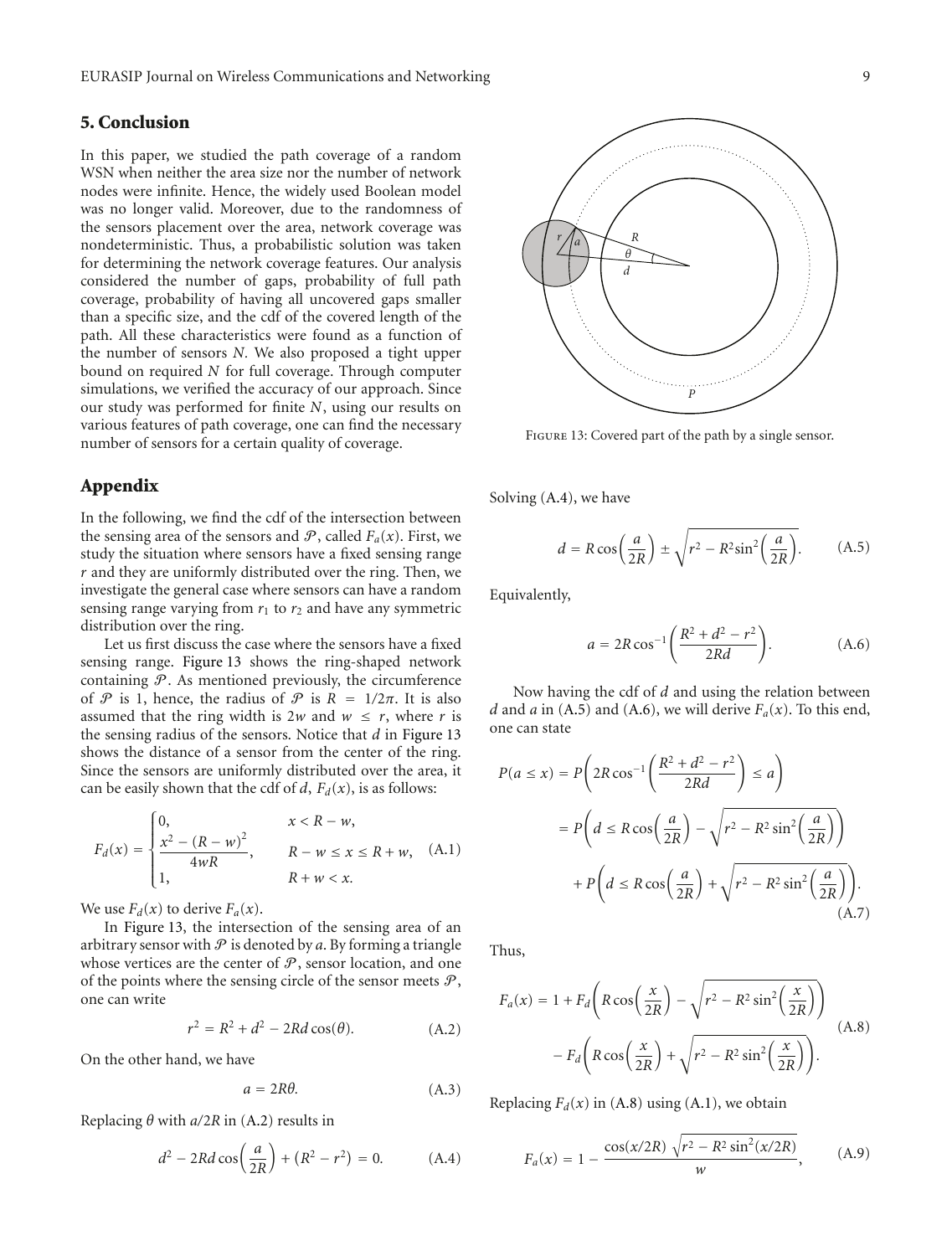where

$$
c \le x \le 2R \sin^{-1}\left(\frac{r}{R}\right),
$$
  

$$
c = 2R \cos^{-1}\left(\sqrt{\frac{R^2 - r^2 + \sqrt{(R^2 - r^2)^2 + 4w^2 R^2}}{2R^2}}\right).
$$
(A.10)

Moreover,  $F_a(x) = 0$  when  $x < c$  and  $F_a(x) = 1$  when  $x >$  $2R\sin^{-1}(r/R)$ . We use (A.9) for our exact analysis in order to characterize the path coverage features of the network. Notice that when *r* is small,  $F_a(x)$  can be approximated as follows:

$$
F_a(x) = 1 - \frac{\sqrt{r^2 - (x/2)^2}}{w}.
$$
 (A.11)

In addition to the cdf of the arc length, we use the mean value of *a* for our approximate analysis. Recall that for an arbitrary random variable *z* distributed over [*a*, *b*],

$$
\mu_z = b - \int_a^b F_z(x) dx, \tag{A.12}
$$

where  $\mu_z$  is the mean value of *z* and  $F_z(x)$  is the cdf of *z*. Using  $(A.12)$ ,  $\mu_a$  can be found as follows:

*μa*

$$
= \int_{c}^{2R\sin^{-1}(r/R)} F_{a}(x)dx
$$
  
= 
$$
\left[x - \frac{\sqrt{r^{2} - R^{2}\sin^{2}(x/2R)}}{w}\right]_{c}^{2R\sin^{-1}(r/R)}
$$
  

$$
-\frac{r^{2}\tan^{-1}(R\sin(x/2R)/\sqrt{r^{2} - R^{2}\sin^{2}(x/2R)}}{w}\right]_{c}^{2R\sin^{-1}(r/R)}
$$
(A.13)

Notice that when  $w = r$ ,  $\mu_a = \pi r/2$ .

Now assume that both sensing range and sensor location are random and we like to find  $F_a(x)$ . Sensing range of the sensors,  $r$ , varies over  $[r_1, r_2]$  with probability density function (pdf)  $f_r(x)$ . Also,  $R - w \le d \le R + w$  such that  $w \le r_2$ , because sensors located farther than  $r_2$  from the path do not contribute in the path coverage. It is noteworthy that  $a \in [0, a_1]$  where

$$
a_1 = 2R\cos^{-1}\left(\frac{2R^2 - r_2^2}{2Rd}\right).
$$
 (A.14)

This can simply be justified using (A.6).

To find  $F_a(x)$ , we partition the problem to two separate cases. In the first case, sensing area of the sensor does not intersect with  $P$ , that is,  $a = 0$ . This happens when  $d + r \leq$  *R* or  $d - r \ge R$ . If  $w < r_1$ , this never happens and sensing area of the sensor always intersects with  $P$  and consequently  $F_a(0) = 0$ . If  $w \ge r_1$ , we have

$$
F_a(0) = P(d + r < R) + P(d - r > R). \tag{A.15}
$$

To evaluate two terms in the right side of the above equation, we use the joint distribution of *r* and *d*,  $f_{r,d}(x, y)$ . Notice that in the case where sensors sensing range is independent from their location,  $f_{r,d}(x, y) = f_r(x) \cdot f_d(y)$ , where  $f_d(y)$  is the pdf of *d* over  $[R - w, R + w]$ . To evaluate  $P(d + r < R)$  and  $P(d - r > R)$ , we simply have to integrate from  $f_{r,d}(x, y)$  over the area where  $d + r \leq R$  or  $d - r \geq R$ . It can be shown that

$$
F_a(0) = \int_{r_1}^w \int_{R-w}^{R-r} f_{r,d}(x, y) dy dx + \int_{r_1}^w \int_{R+r}^{R+w} f_{r,d}(x, y) dy dx.
$$
\n(A.16)

Notice that  $F_a(0) > 0$  states that the pdf of *a*,  $f_a(x)$ , has a Dirac delta function at  $x = 0$ .

When sensing area of a sensor intersects with path, *a >* 0. To find  $F_a(x)$  in this case, we first find  $f_a(x)$ . For this purpose, we apply Jacobian transformation to derive  $f_{a,d}(x, y)$ , the joint distribution of *a* and *d*, from  $f_{r,d}(x, y)$ . Using (A.6) and Jacobian transformation, one can show that

$$
f_{a,d}(x,y) = \frac{y\sqrt{1-\cos^2(x/2R)}}{2z}f_{r,d}(z,y), \quad (A.17)
$$

where

$$
z = \sqrt{R^2 + y^2 - 2Ry \cos\left(\frac{x}{2R}\right)}.
$$
 (A.18)

Having  $f_{a,d}(x, y)$ ,  $f_a(x)$  is found by integration over *d*. To integrate over *d*, the region of integration has to be determined carefully. For any arbitrary value of  $a \in (0, a_1]$ , there exist an infinite number of pairs  $(r, d)$  satisfying  $(A.6)$ ; however, to guarantee an intersection between the sensing range of the sensor and  $P$ , *d* should fall within  $[d_1, d_2]$  where

$$
d_1 = R\cos\left(\frac{a}{2R}\right) - \sqrt{r_2 - R^2\sin^2\left(\frac{a}{2R}\right)},
$$
  
\n
$$
d_2 = R\cos\left(\frac{a}{2R}\right) + \sqrt{r_2 - R^2\sin^2\left(\frac{a}{2R}\right)}.
$$
\n(A.19)

In fact,  $d_1$  and  $d_2$  are the desired integral bounds. Thus,

$$
f_a(x) = \int_{d_1}^{d_2} f_{a,d}(x, y) dy \quad x > 0.
$$
 (A.20)

Consequently,

$$
F_a(x) = \int_{0^-}^{x} f_a(y) dy \quad x > 0.
$$
 (A.21)